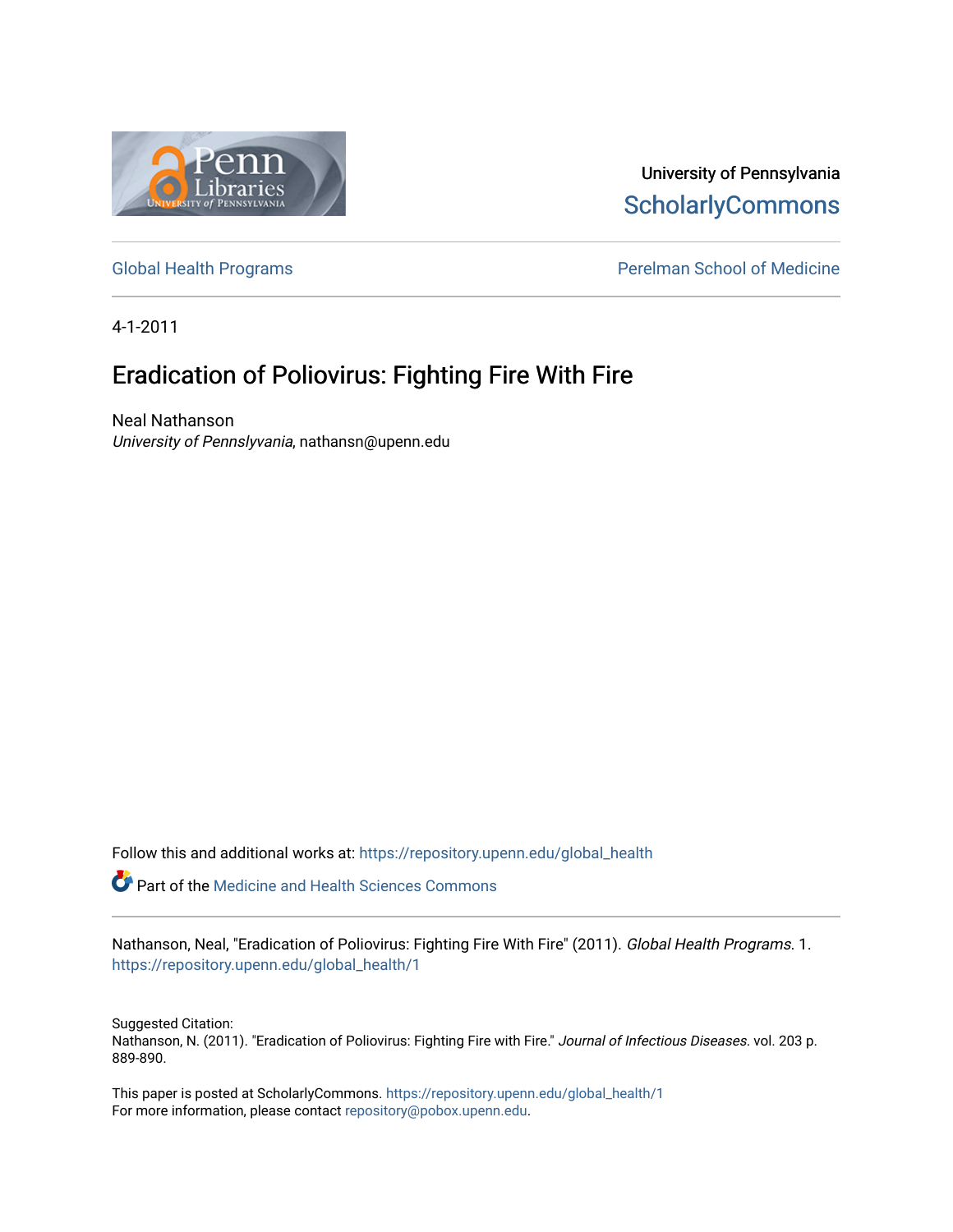## Eradication of Poliovirus: Fighting Fire With Fire

### Disciplines

Medicine and Health Sciences

### **Comments**

Suggested Citation: Nathanson, N. (2011). "Eradication of Poliovirus: Fighting Fire with Fire." Journal of Infectious Diseases. vol. 203 p. 889-890.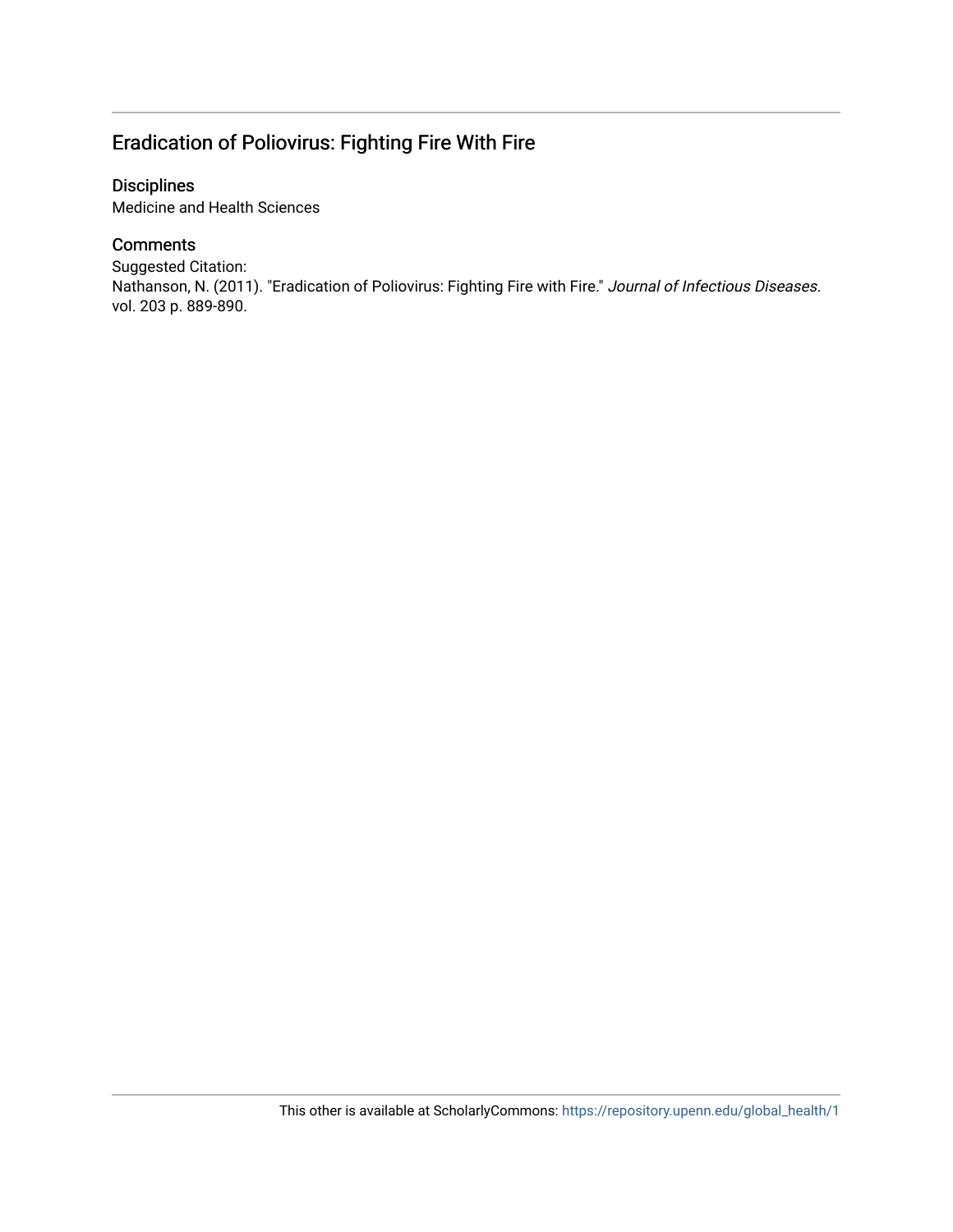# Eradication of Poliovirus: Fighting Fire With Fire

#### Neal Nathanson

Global Health Programs, School of Medicine, University of Pennsylvania, Philadelphia

(See the article by Wasssilak et al., on pages 898–909.)

Endemic wild polioviruses have been eliminated from most of the world, and the number of human paralytic cases has been reduced by  $>99\%$ , from an estimated annual incidence of  $>500,000$ cases to  $\leq$ 2000 cases [1–3]. Circulating wild polioviruses remain endemic in only 2 major locations, Nigeria and a zone extending from northern India west to Pakistan and Afghanistan [1–3]. Furthermore, wild-type 2 poliovirus has been eliminated altogether, with the last documented case reported in northern India in 1999 [4]. These remarkable accomplishments represent a triumph for oral poliovirus vaccine (OPV), composed of attenuated variants of the 3 poliovirus serotypes [5]. OPV is administered by mouth, induces mucosal and humoral immunity, and is relatively inexpensive to produce—attributes that have contributed to its widespread use even in regions with rudimentary health systems.

However, OPV has an Achilles heel. The attenuated variants in the vaccine

are rapidly replaced by revertant mutants, even on a single passage through the human intestine [6]. The revertant genotype has been mapped to a limited number of point mutations [7, 8], and revertant viruses can be distinguished genetically from wild polioviruses [8]. OPV vaccinees excrete a mix of viruses, some of which are as paralytogenic as wild polioviruses. These excreted viruses, similar to wild polioviruses, are readily transmitted to contacts of vaccinated infants and children by the fecal-oral route. Therefore, after mass OPV vaccination campaigns, the environment is inundated with a mix of excreted viruses, some of which have the disease potential of wild polioviruses. Therefore, the use of OPV could be considered to be an example of fighting fire with fire.

The dangers of OPV were recognized during early vaccine trials, and one epidemiologist coined the epigram ''in like a lamb out like a lion'' [9 p. 1214]. On the basis of meticulous surveillance in the United States, vaccine-associated paralytic poliomyelitis was documented both in vaccinees and their immediate contacts [10–14]. However, vaccine-associated paralytic poliomyelitis in contacts was rare and sporadic, occurring at a rate of 1–2 cases per 1,000,000 primary vaccinations. In retrospect, it is likely that vaccine-derived polioviruses (VDPV) did not spread widely in the United States because most susceptible children were vaccinated with OPV, rendering them resistant to virus shed by their vaccinated contacts.

Since 2000,  $>15$  outbreaks of paralytic poliomyelitis caused by circulating VDPV (cVDPV) have been recognized throughout the world [1]. Such outbreaks have shared one epidemiological characteristic. They have occurred in areas where OPV vaccination coverage has been incomplete; thus,  $>50\%$  of children remained susceptible. Under these circumstances, cVDPV can circulate for many generations, infect large numbers of persons, and cause outbreaks of paralytic poliomyelitis.

The article by Wassilak et al [15] in this issue of the Journal and a companion article [16] describe the most significant of these outbreaks of cVDPV. The Nigerian epidemic, in which type 2 VDPV has caused >300 paralytic cases, began in 2005 and has continued through 2010. Because wild-type 2 poliovirus causes only 1 paralytic case per 2000 infections [1], the Nigerian outbreak might represent  $>600,000$  infections with virulent VDPV.

Under what circumstances did this outbreak occur? First, similar to other outbreaks of cVDPV, the epidemic was concentrated in the northern region of Nigeria, where there were relatively low rates of OPV vaccination [15]. Second, during 2006–2010, most of the vaccination campaigns in Nigeria used either monovalent or, more recently, bivalent vaccine lacking type 2 OPV. The

Received 15 November 2010; accepted 16 November 2010.

Potential conflicts of interest: none reported.

Reprints or correspondence: Neal Nathanson, MD, Global Health Programs, School of Medicine, School of Medicine, University of Pennsylvania, Philadelphia, Pennsylvania 19104-6021 (nathansn@upenn.edu).

The Journal of Infectious Diseases 2011;203:889–90 The Author 2011. Published by Oxford University Press on behalf of the Infectious Diseases Society of America. All rights reserved. For Permissions, please e-mail: journals. permissions@oup.com 1537-6613/2011/2037-0001\$15.00 DOI: 10.1093/infdis/jiq148